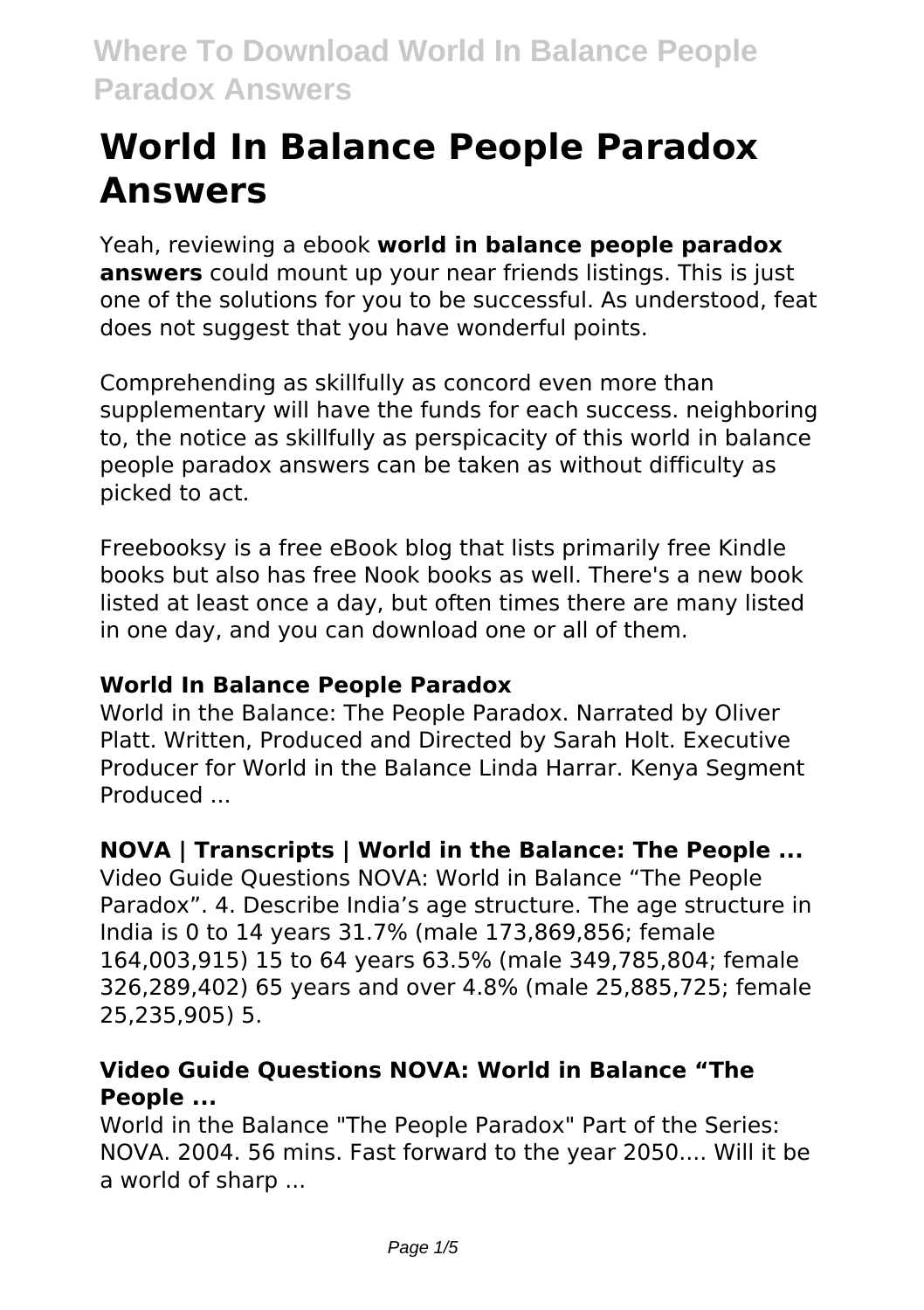#### **World in the Balance "The People Paradox" | Kanopy**

The DVD documentary, World in the Balance: The People Paradox, is a fifty-six-minute analysis of three regions of the world where different social and economic forces have played a pivotal role in generating severely different population profiles.

#### **World in the Balance: The People Paradox - 565 Words ...**

World in the Balance: The Population Paradox In this 2 part program, "The People Paradox" opens with an investigation of humanity's future through worldwide demographic trends. In Japan, Europe and Russia, birth rates are shrinking and the population is aging.

#### **World in the Balance: The Population Paradox | UC Berkeley ...**

World In The Balance: The People Paradox PBS Nova Documentary Geography Locate and label each of these counties on the map above. They will be featured in this documentary. India is a peninsula located in Southern Asia. It is centered at 22ºN and 77ºE. Japan is an island country located off the East coast of Asia. It is centered at 36ºN and 138ºE.

#### **World In The Balance: The People Paradox**

World in the Balance: The People Paradox NAME: Type your answers in a different color font INDIA 1. What is India's current fertility rate overall? 3 children/women 2. Uttar Pradesh is India's fastest growing state. What is its fertility rate? 5 children/women 3. One out of ten children in Uttar Pradesh dies before age five.

#### **World in the Balance-The People Paradox- Video Questions ...**

Start studying The World in Balance: The People's Paradox. Learn vocabulary, terms, and more with flashcards, games, and other study tools.

#### **The World in Balance: The People's Paradox Flashcards ...**

World in the Balance: The Population Paradox – PBS NOVA special Name: ... How has AIDS affected the lives of people in the slums of Nairobi, Kenya? What does this mean for women? 7. What benefits can come for India and Kenya if they can reduce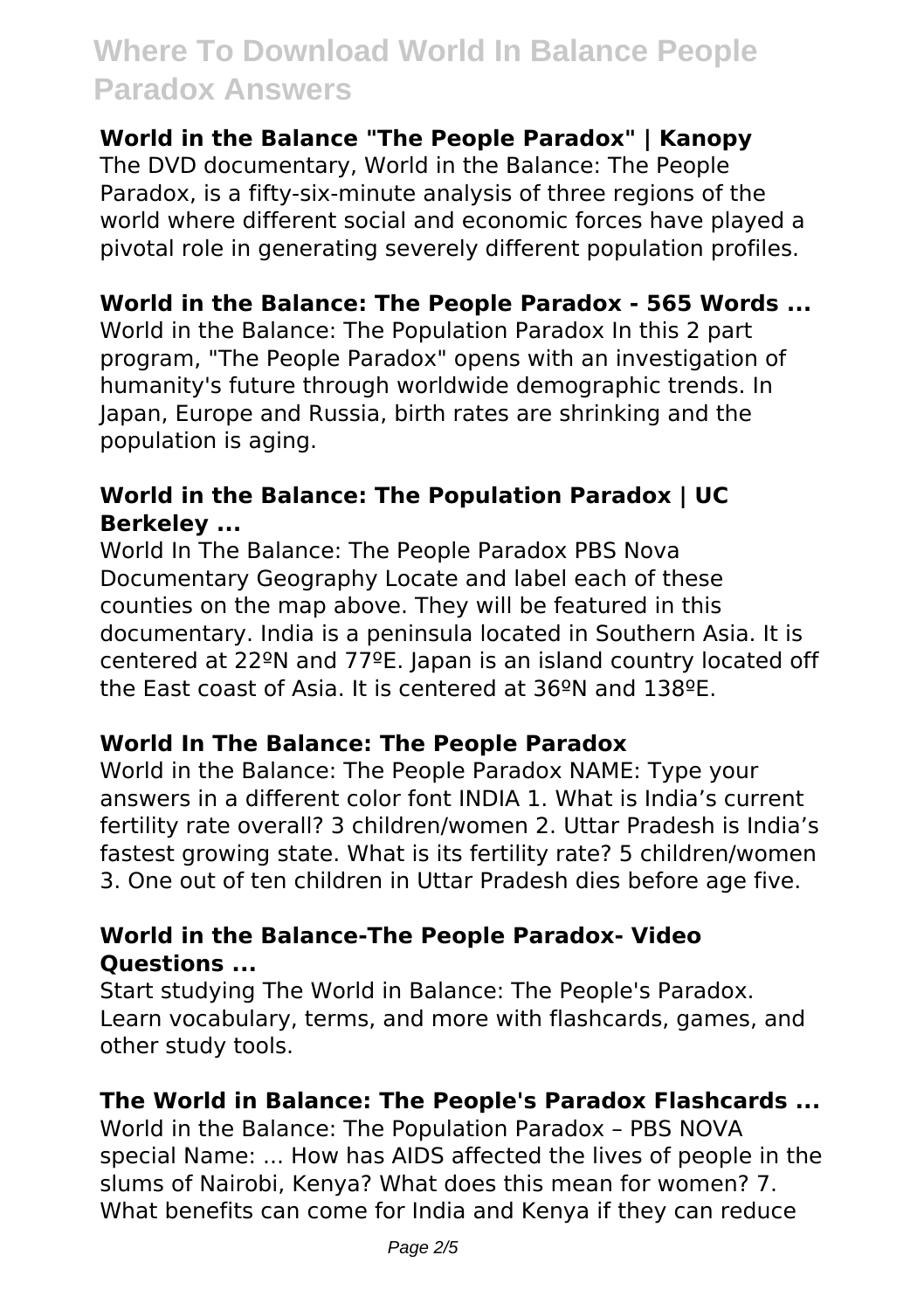birth rates? 8.

#### **Nova -Population Paradox**

World In The Balance: The People Paradox PBS Nova Documentary Geography Locate and label each of these counties on the map above. They will be featured in this documentary. India is a peninsula located in Southern Asia. It is centered at 22ºN and 77ºE.

#### **People Paradox video worksheet (3).docx - World In The ...**

World In The Balance: The People Paradox. PBS Nova Documentary. Geography. Locate and label each of these counties on the map above. They will be featured in this documentary. India is a peninsula located in Southern Asia. It is centered at 22ºN and 77ºE. Japan is an island country located off the East coast of Asia. It is centered at 36ºN and 138ºE.

#### **Human Populations and Demographics - KOUTSONIKAS**

Start studying NOVA: The population paradox. Learn vocabulary, terms, and more with flashcards, games, and other study tools.

#### **Study NOVA: The population paradox Flashcards | Quizlet**

It took all of human history for the world's population to reach its first billion in 1800. Now we add a new billion nearly every dozen years. Over the next half century, 98 percent of that growth will take place in our planet's poorest regions, and as the global total swells to nearly 9 billion by 2050, the social and environmental strains will be enormous.

#### **World in the Balance – The People's Paradox | New Philosopher**

s31e16 - World In The Balance: The People Paradox (1) s31e17 - World In The Balance: China Revs Up (2) s31e18 - Battle Plan Under Fire; NOVA Show Summary. Seen in more than 100 countries, NOVA is the most watched science based television series in the world and the most watched documentary series on PBS.

### **NOVA - World In The Balance: The People Paradox (1 ...**